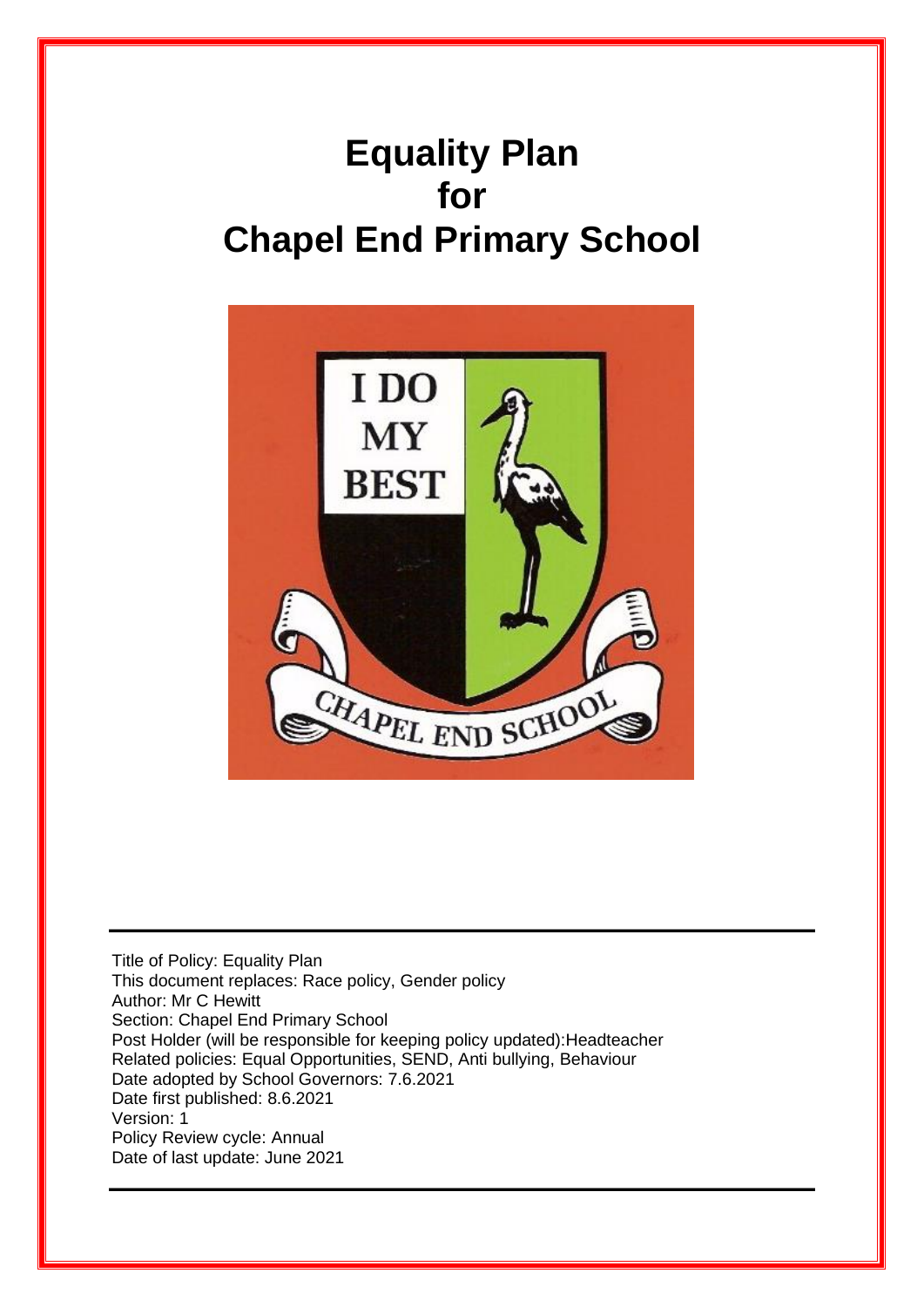#### **INTRODUCTION**

Chapel End Primary School is guided by a clear set of objectives and values, one of which is equality. We are committed to eliminating unlawful discrimination, harassment and victimisation; advance equality of opportunity; and foster good relations between different groups within the local community. We are determined to do everything we can to make sure that people are treated fairly and that everyone has access to good quality services.

Unlawful discrimination, which results in unfairness in any aspect of school's employment policies and practices, curriculum or service delivery, will not be acceptable under any circumstances. In accordance with our mission statement we pledge to respect the equal human rights of our pupils, staff and other members of the school community, and to educate them about equality, diversity and cohesion.

#### **LEGISLATION AND DUTIES**

The following list identifies the equality legislation that affects the school.

- Human Rights Act 1998
- Education Act 2002 (Section 78)
- Education and Inspectors Act 2006 (Section 38 (1))
- Equality Act 2010
- The Equality Act 2010 (Specific Duties) Regulations 2011
- Children and Families Act 2014

#### **Human Rights Act 1998**

The Human Rights Act 1998 makes it unlawful for schools to behave in a way that is not compatible with the provisions of the European Convention on Human Rights. Any action taken by a school that interferes with an individual's Human Rights must only be considered if it is a justified and proportionate means of achieving a legitimate end.

#### **Education Act 2002 (Section 78)**

Section 78 requires governing bodies for all maintained schools to provide a curriculum that "promotes the spiritual, moral, cultural, mental and physical development of pupils at the school and of society, and prepare pupils at the school for the opportunities, responsibilities and experiences of later life".

#### **Education And Inspections Act 2006 (Section 38 (1))**

Section 38 (1) of the Education and Inspections Act 2006 states that:

"The governing body of a maintained school, shall, in discharging their functions relating to the conduct of the school:

- Promote the wellbeing of pupils at the school, and
- Promote community cohesion.

#### **The Children and Families Act 2014**

Sets out how the School will support children and young people with Special Educational Needs, Social Care Needs and Health Needs. The School will

- Contribute appropriately to the 'local offer' detailing relevant services available for children with disabilities and / or Special Educational Needs.
- Contribute appropriately to a pupil's Education, Health and Care Plan.

#### **Equality Act 2010**

The General Public Sector Duty of the Equality Act 2010 requires schools, in the exercise of their functions and decisions, to have due regard to the need to:

• Eliminate discrimination, harassment and victimisation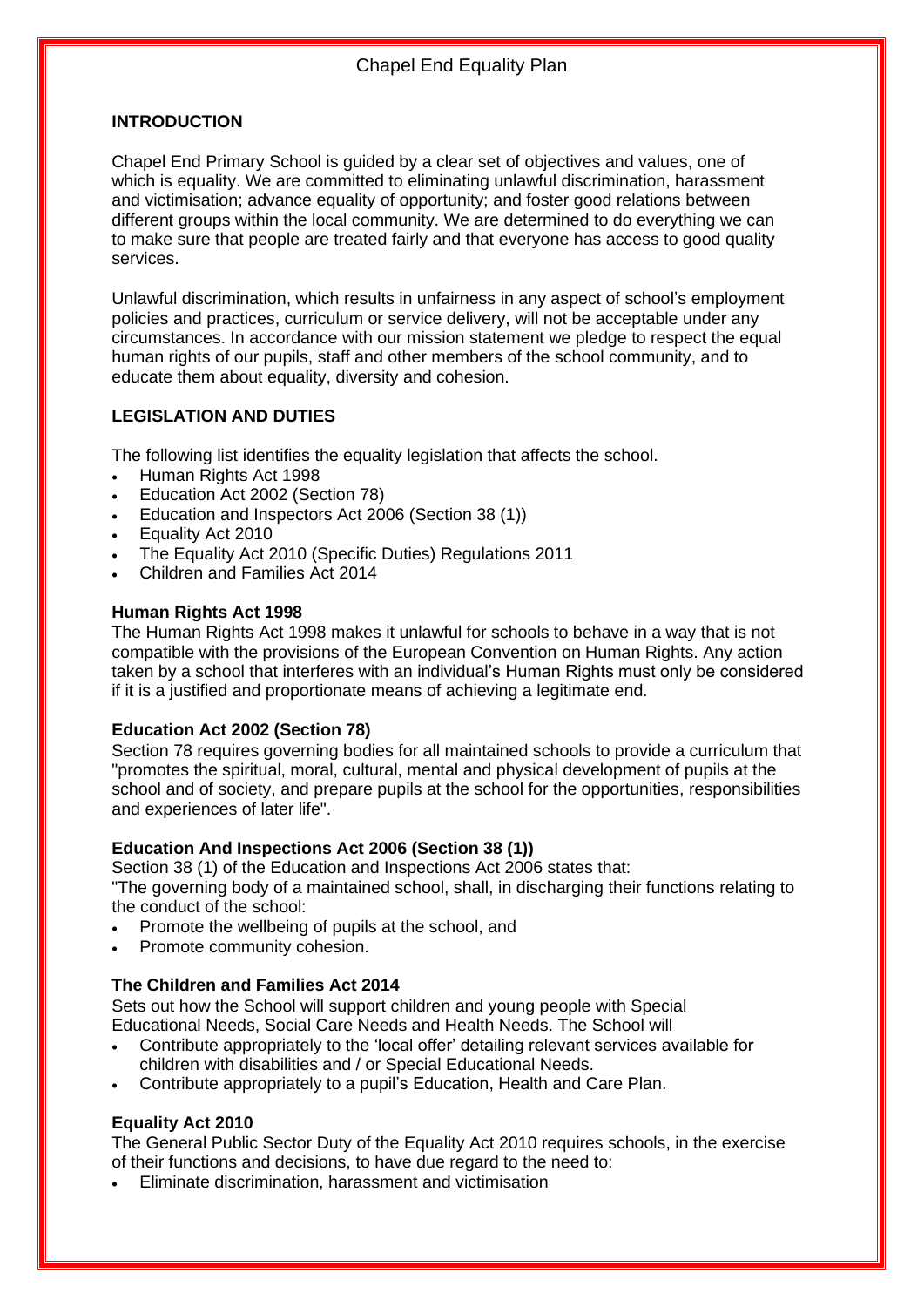### Chapel End Equality Plan

- Advance equality of opportunity between persons who share a protected characteristic and persons who do not share it
- Foster good relations between persons who share a protected characteristic and persons who do not share it.

Chapel End Primary School will take the following action as reasonable steps to demonstrate due regard to the General Duty of the Equality Act 2010:

- Produce a written equality policy identifying action to be taken to eliminate discrimination, advance equality of opportunity and foster good relations between different groups across school activity.
- Ensure hate incidents and hate crime reporting is integrated within the School's Anti Bullying Policy
- Audit the curriculum, and teaching and learning methods, to ensure they are accessible, inclusive in the language and representation used, promote inclusion and physical activity for disabled pupils, and challenge stereotypes to promote community cohesion and a positive image of a diverse community.
- Make reasonable adjustments to ensure that disabled staff, pupils and parents are not disadvantaged in employment or the provision of education, and have equality of access to information, facilities and other services at the School.

Equality Act 2010 (Section 10) requires schools to prepare and maintain an accessibility plan in order to

- increase the extent to which disabled pupils can participate in the school's curriculum
- improve the physical environment of the school for the purpose of increasing the extent to which disabled pupils are able to take advantage of education and benefits, facilities or services provided or offered by the school, and
- improve the delivery to disabled pupils of information which is readily accessible to pupils who are not disabled

In order to meet Section 10 of the Equality Act 2010 Chapel End Primary School will publish the outcome of our Equality, Accessibility and Cohesion Audit and Action Plan on the school's website. In addition, the School takes into account the widening definition of disability within its decisions and functions, and gives due regard to the "Social Model" of disability. This model recognises the barriers caused by the environment and people's attitudes to disability.

The Equality Act 2010 (Specific Duty) Regulations 2011 requires schools to set measurable equality objectives and to publish information about their performance on equality, so that the public can hold them to account.

In order to meet the Specific Duty, Chapel End Primary School will

- Publish sufficient information to demonstrate compliance with the general equality duty across its functions annually.
- Prepare and publish equality objectives to demonstrate how the general equality duty will be met

#### **PROTECTED CHARACTERISTICS UNDER THE EQUALITY ACT 2010**

The Equality Act 2010 identifies a list of nine characteristics that are subject to its general duty. They are: Age, Disability, Gender, Gender reassignment, Marriage and civil partnership, Pregnancy and maternity, Race, Religion, Sexual orientation. (However, age, and being married or in a civil partnership do not apply to education provisions.)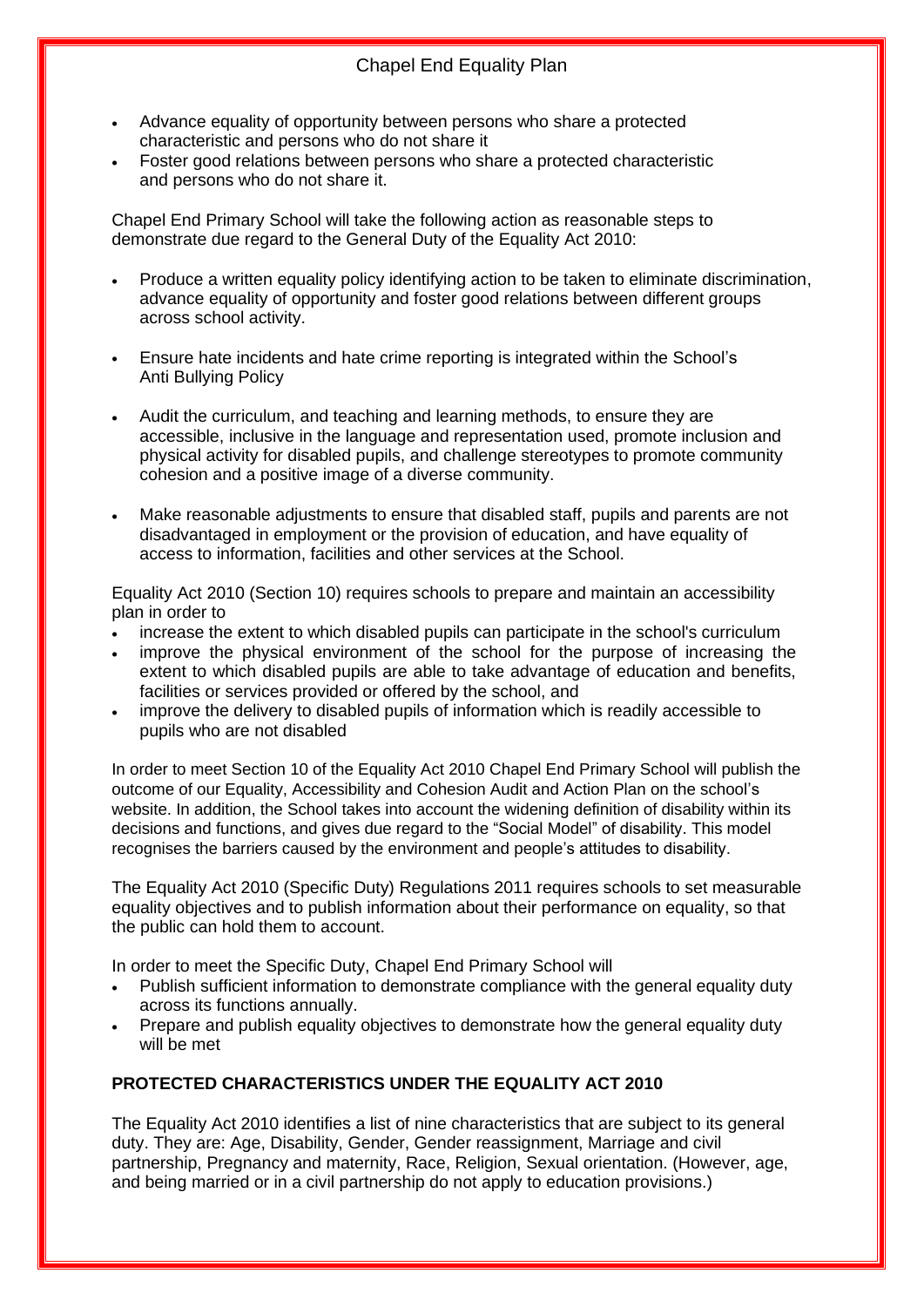### **RESPONSIBILITIES**

#### **Governors are responsible for**:

- Ensuring that the School meets the duty of the Equality Act 2010.
- Ensuring that they understand the equality implications of all key decisions on policy and practice before they are made.
- Requesting an annual report from the Head Teacher on progress against the school's equality policy, equality objectives and action plan. This report must include a summary of the results of any consultation, equality monitoring and equality impact assessments

#### **The Head Teacher is responsible for**:

- Producing, implementing and maintaining the school's
	- **Equality Policy** 
		- Publishing the School's contribution to the "local offer"
- Ensuring all staff know their responsibilities under the Equality Policy, and receive training and support in carrying these out
- Ensuring that hate incidents and hate crime reporting is integrated within the School's Complaint Process and Anti Bullying Policy
- Ensuring tools are in place to show how the school has shown due regard to all protected groups, such as;
	- Equality impact assessment of policies
	- Equality monitoring of policies e.g. employment, admissions, pupil attainment, exclusion, hate incidents
		- Curriculum Equality Audit
- Completing of the equality, accessibility and cohesion audit and action plan
- Publishing the School's Equality Policy and the outcome of the equality, accessibility and cohesion audit and action plan, on the school website, to demonstrate compliance with the general equality duty across its functions; updating this annually
- Using information from the equality, accessibility and cohesion audit to develop equality objectives for the school
- Publishing the equality objectives on the school website; reviewing them annually.
- Reviewing and revising the School's Equality Policy every three years
- Reporting to Governors annually progress against the School's Equality Policy, Equality Objectives and Action Plan. This report must include a summary of the results of any consultation, equality monitoring and equality impact assessments.
- Ensuring the School's Equality Policy is readily available and that the governors, staff, pupils, and their parents/carers and guardians know about it
- Ensuring the School's Equality Policy is followed consistently by all staff and pupils
- Ensuring appropriate and consistent action is taken in cases of discrimination, harassment, victimisation, hate incidents and hate crimes

#### **All staff are responsible for**:

- Ensuring they follow the equality policy and procedures, and take up equality training and learning opportunities provided by the school
- Behaving in a dignified manner towards others, and respecting individuals regardless of protected characteristic
- A consistent challenge to unwanted behaviour, including inappropriate use of language.
- Consistent application of all school policies

Staff with responsibility for areas of the curriculum, are responsible for completing Curriculum Equality Audits for each area, and making appropriate changes to teaching and learning methods to (i) improve accessibility, (ii) advance equality of opportunity, (iii) eliminate discrimination, harassment and victimisation, and (iv) foster good community relations. (See Appendix 2)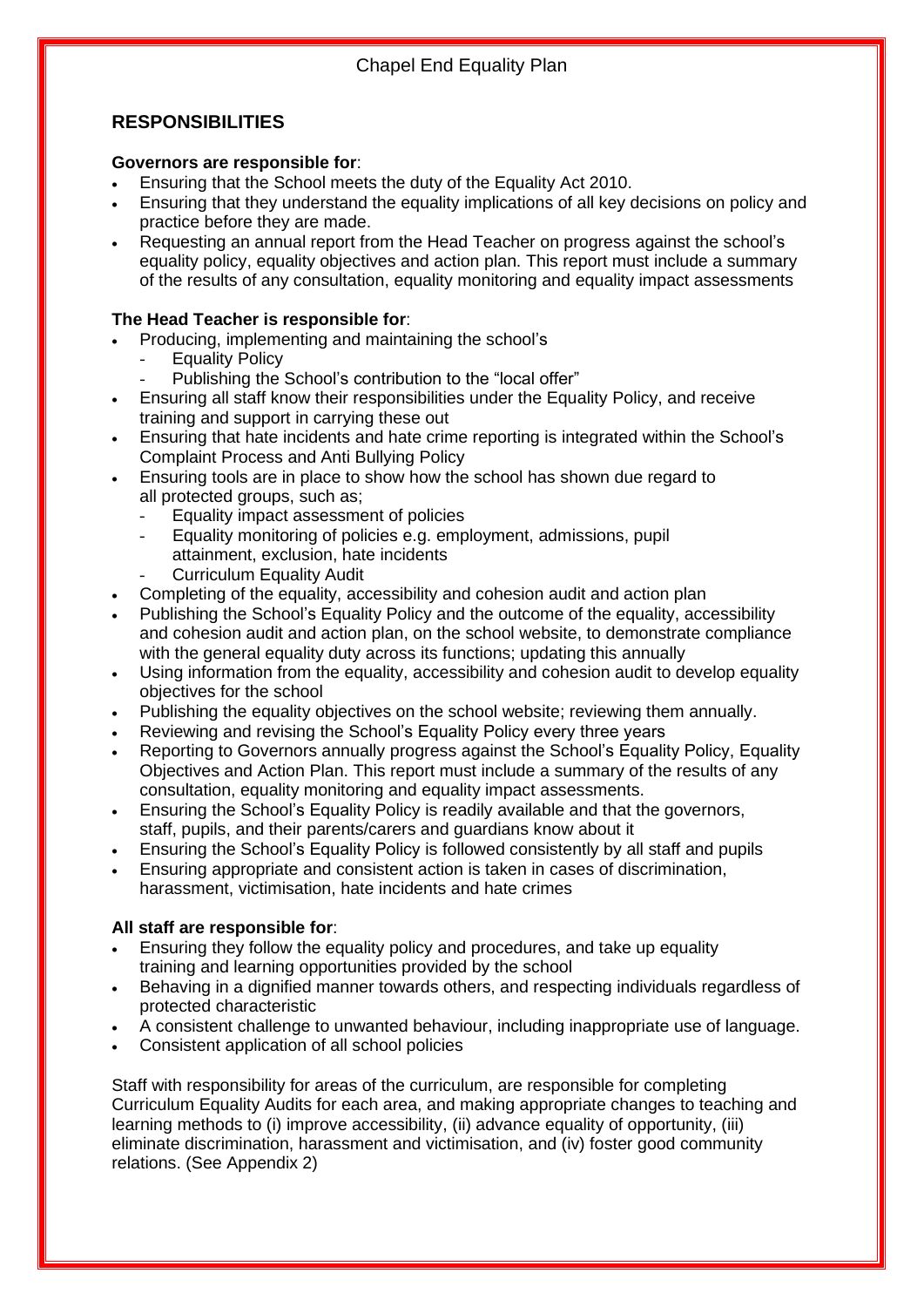Mr C Hewitt is responsible overall for dealing with reports of hate-incidents

Mrs C Montrose is responsible overall for Children with Special Educational Needs

#### **Pupils, parents, visitors and contractors are responsible for**:

- Ensuring they follow the equality policy and procedures
- Behaving in a dignified manner towards others, and respecting individuals regardless of protected characteristic
- A consistent challenge to unwanted behaviour, including inappropriate use of language

#### **DEFINITIONS OF DISCRIMINATION, HARASSMENT AND VICTIMISATION**

Under the law, there are different categories of discrimination, with differences in the legal framework surrounding them. These are:

Direct Discrimination, which occurs when a person is treated less favourably than another on grounds of a personal characteristic.

Discrimination by Association occurs when a pupil is treated less favourably because of their association with another person who has a protected characteristic (other than pregnancy and maternity). This might occur when you treat a pupil less favourably because their sibling, parent, carer or friend has a protected characteristic.

Discrimination arising from perception takes place where education provider behaves as if the person has the characteristic and treats them worse than others as a result. This applies whether the perception is true or not, even if the education provider knows that the person does not have the protected characteristic.

Discrimination because of pregnancy and maternity occurs when women (including a female pupil of any age) are treated less favourably because she is or has been pregnant, has given birth in the last 26 weeks or is breastfeeding a baby who is 26 weeks or younger.

Indirect Discrimination, which occurs when a rule or condition which is applied equally to everyone:

- Can be met by considerably smaller proportion of people from a particular group
- Is to the disadvantage of that group
- Cannot be justified by the aims and importance of the rule condition

Discrimination arising from a disability, which occurs when an education provider treats the disabled person unfavourably, this treatment is because of something which has come about as a result of the disabled person's disability ('something arising in consequence of the person's disability'), and the education provider cannot show that this treatment is justified as a balanced way of achieving something for a good reason (in legal language 'a proportionate means of achieving a legitimate aim').

Discrimination arising from disability is different from direct discrimination. Direct discrimination refers to less favourable treatment and requires a comparison to show that a person without the protected characteristic would be treated differently. Discrimination arising from disability refers to unfavourable treatment and does not require a comparison to a non-disabled person.

Harassment, occurs when unwanted conduct has the purpose or the effect of violating a person's dignity or creating an intimidating, hostile, degrading, humiliating or offensive environment for them, on grounds of disability, race or gender. Although the harassment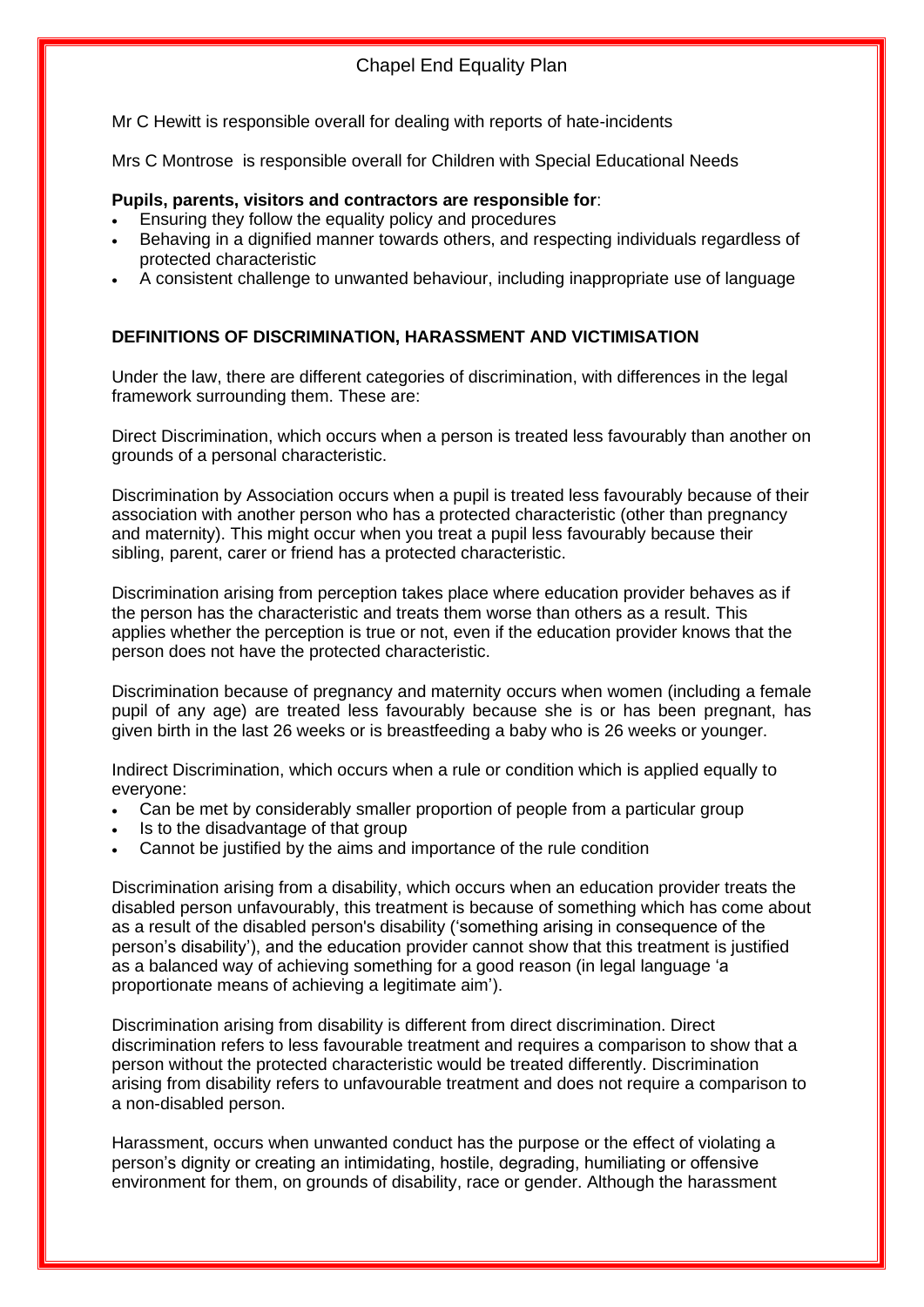provisions do not explicitly apply to the protected characteristics of gender reassignment, sexual orientation, religion or belief; or pregnancy and maternity, in relation to schools, unwanted conduct related to any of these protected characteristics that results in a pupil, governor, staff or visitor being disadvantage would constitute direct discrimination.

Victimisation: occurs when a person is treated less favourably because they have taken action in respect of discrimination, e.g. by bringing a complaint or giving evidence for a colleague.

#### **DISCRIMINATION, HARASSMENT AND VICTIMISATION WITH REGARD TO PUPILS**

We will not discriminate, harass or victimise any child seeking admission, nor with regard to any pupils, or their parents or carers on grounds of gender, race, disability, sexual orientation, religion or belief, pregnancy and maternity. This includes discrimination, harassment or victimisation in provision of teaching or allocating the pupil to certain classes, applying different standards of behaviour, dress and appearance, excluding pupils or subjecting them to any other detriment, and conferring benefits, facilities or services.

There are some limited exceptions to this.

- School curriculum and collective worship are not covered by the requirements on schools not to discriminate on grounds of religion or belief
- With regard to disability, the school will make such reasonable adjustments as are necessary to prevent disabled pupils being at a substantial disadvantage in comparison with people who are not disabled, even if it means treating them more favourably

#### **EMPLOYMENT**

We are committed to a fair and equal pay policy and a free from bias pay structure.

We will not discriminate, harass or victimise in employment unlawfully on grounds of gender, gender reassignment, race, disability, sexual orientation, religion or belief or age. This includes discrimination, harassment or victimisation in relation to recruitment, terms and conditions, promotions, transfers, dismissals, training and employment practices such as dress codes and disciplinary procedures.

With regard to disability, we will make such reasonable adjustments as are necessary to prevent a disabled person being at a substantial disadvantage in comparison with people who are not disabled.

The school will monitor the information as set out below disaggregated by disability, gender, religion, sexual orientation and different racial group.

- The number of staff in post, and
- The number of applicants for employment, training and promotion

Where agreed, the school will ensure that it sends employment equality monitoring data to the Council's Human Resources Section, in a format specified by the Council.

#### **MONITORING AND ANALYSIS**

We will monitor the following policies to ensure that we are meeting equality duties.

• Pupil Admission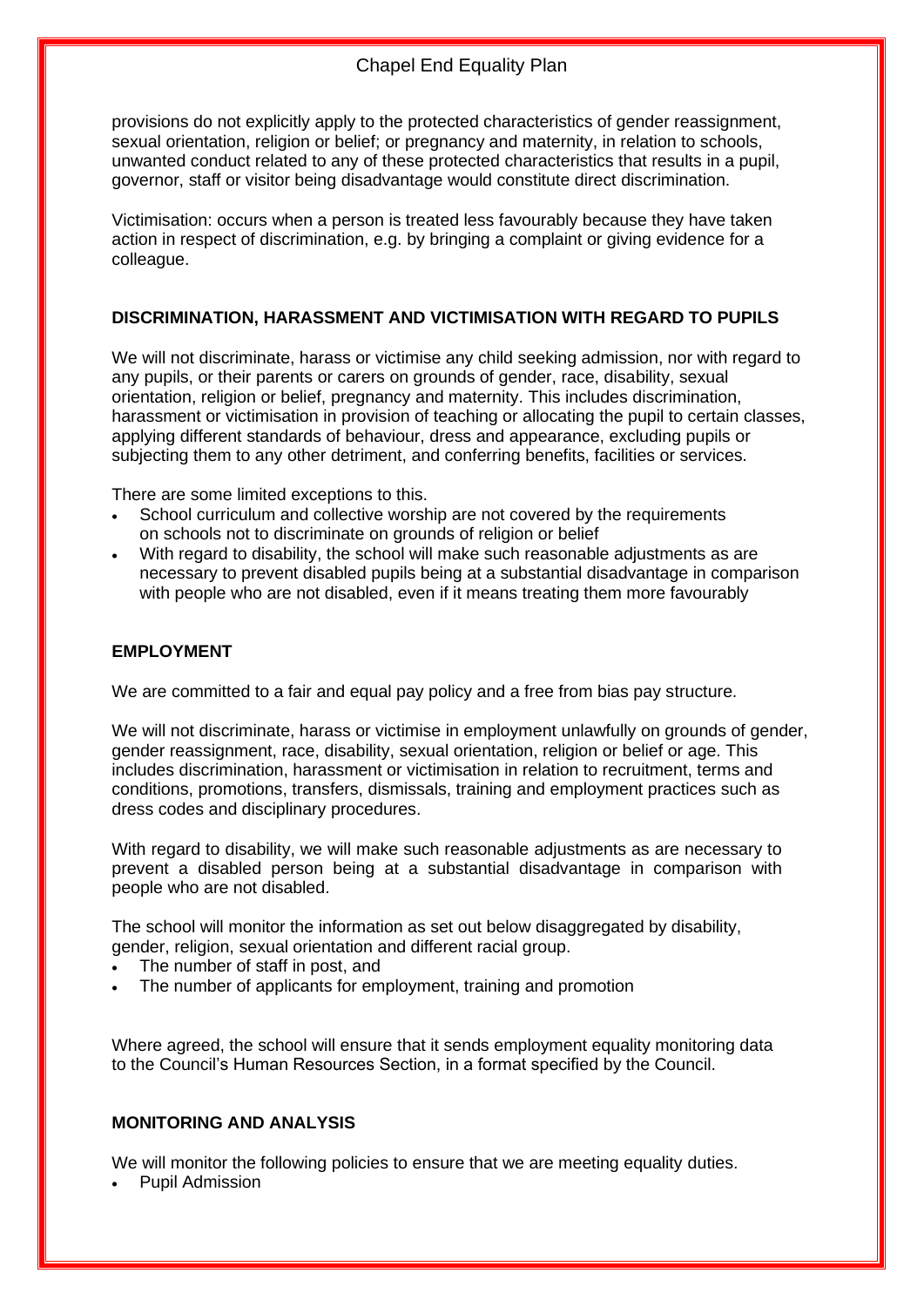- Pupil Exclusion
- Pupil Attainment
- The progress of pupils identified as having special educational needs
- **Complaints**
- Hate Incidents
- Satisfaction Surveys

Where appropriate we will use the equality monitoring categories for race, gender, religion and disability used by St.Helens Council's Children and Young Peoples Department. This will ensure consistency of data and enable us to set targets that are comparable with other agencies.

We will disaggregate the results of monitoring by the equality profile (race, gender, religion and disability) to identify if there were any issues or outcomes particular to one specific group. Where relevant, actions will be taken to improve any adverse outcomes for any group. The results of equality monitoring will be reported to the school governors annually. Any identified improvements will be included in the School's Improvement Plan. The results of such monitoring and analysis will be published, to enable viewing by any interested party.

#### **EQUALITY IMPACT ASSESSMENT (EIA)**

The school's Equality Impact Assessment will be carried out on all of our key policies at least once every three years. We will ensure that the Equality Impact Assessment process is updated in line with new legislation.

The Equality Impact Assessment template is based upon the relevant equality duties. For each of the school's functions the Equality Impact Assessment process will cover the following areas:

- The advancement of equality of opportunity
- The elimination of unlawful discrimination, harassment and victimisation
- To foster good relations between different groups of our community
- The promotion of positive attitudes to disability
- The participation by disabled people in public life
- The meeting the need of disabled people, even when that means treating them more favourably than non-disabled people.
- Improving health and wellbeing

The outcome of equality impact assessments will be reported to the school governors. Any identified improvements will be included in the School's Improvement Plan

*The local Authority will ensure all template policies in relation to education provision and employment have been informed by an equality impact assessment*

#### **CURRICULUM EQUALITY AUDIT**

The School's curriculum equality audit tool ensures that each member of teaching staff with responsibility for a curriculum area (i) will promote inclusive and positive images of a diverse community and examples that demonstrate "due regard" to the duty to promote good community relations; (ii) will increase the extent to which disabled pupils can participate in the curriculum, (iii) will challenge gender, racial, religious, disablist, ageist and homophobic stereotypes, e.g. prejudices about what people from particular groups should/shouldn't or can/can't do.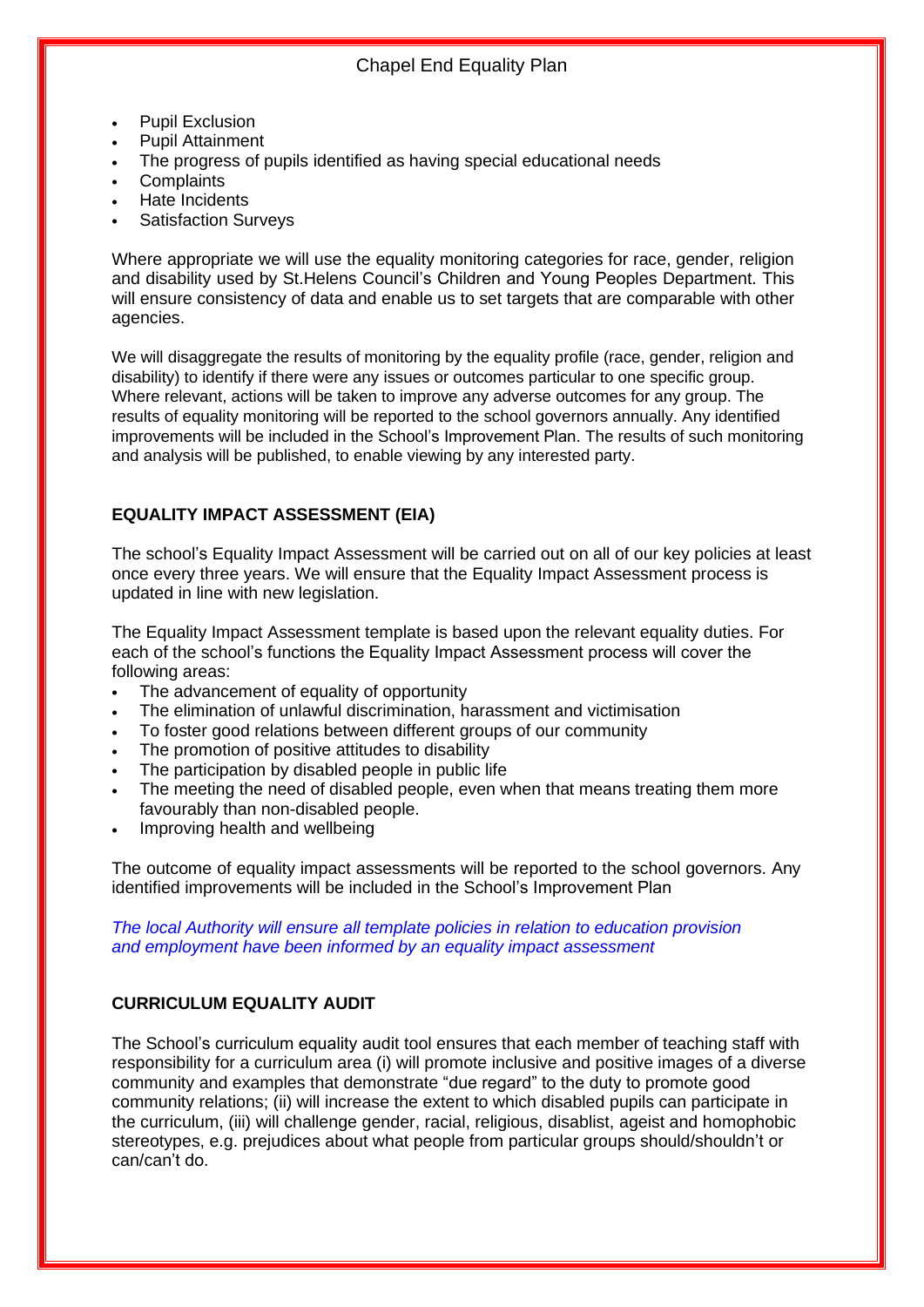### Chapel End Equality Plan

### **Action Plan to address the General Duty to promote race equality**

| <b>Aspect</b>      | <b>Actions</b>          | By Whom          | <b>Start</b> | <b>Finish</b> | Evidence that it is              |
|--------------------|-------------------------|------------------|--------------|---------------|----------------------------------|
|                    |                         |                  |              |               | completed                        |
| Promote equality   | <b>Monitor</b>          | <b>SLT</b>       | Autumn       | July          | HT reports to Governing Body.    |
| of opportunity     | practice.               |                  | 2021         | 2024          | Policies in place and effective. |
|                    | Review policies         |                  |              |               |                                  |
| Eliminate unlawful | Monitor racist          | HT               | Ongoing      | Ongoing       | HT reports to Governing Body     |
| discrimination     | incidents and           |                  |              |               |                                  |
|                    | log with LA.            |                  |              |               |                                  |
| Eliminate racist   | <b>Monitor</b>          | HT               | Ongoing      | Ongoing       | HT reports any incidents to      |
| harassment         | practice.               |                  |              |               | Governing Body/LA                |
|                    | Review                  |                  |              |               |                                  |
|                    | policies.               |                  |              |               |                                  |
|                    |                         |                  |              |               |                                  |
| Promote good       | <b>Review PSHE&amp;</b> | <b>PSHE +RSE</b> | Autumn       | July          | HT reports to Governing Body     |
| relations between  | Curriculum              | Leader           | 2021         | 2023          |                                  |
| different ethnic   | provision               | <b>SLT</b>       |              |               |                                  |
| groups             |                         |                  |              |               |                                  |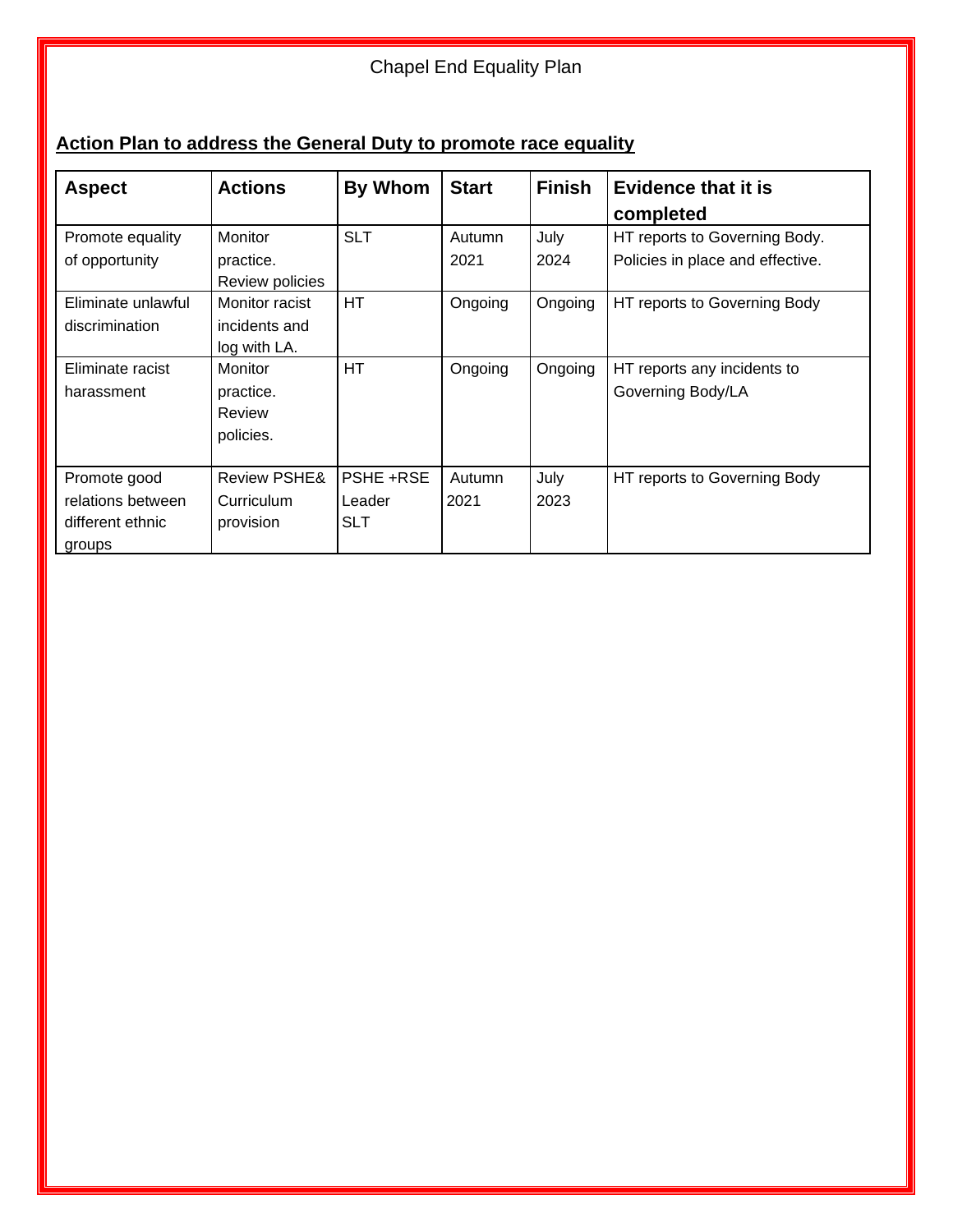## **Action Plan to address the General Duty to Promote Disability Equality**

| <b>Aspect</b>                                                               | <b>Actions</b>                                                                                                                       | <b>By Whom</b>                     | <b>Start</b> | <b>Finish</b> | <b>Evidence that it is</b><br>completed                                                               |
|-----------------------------------------------------------------------------|--------------------------------------------------------------------------------------------------------------------------------------|------------------------------------|--------------|---------------|-------------------------------------------------------------------------------------------------------|
| Promote equality<br>of opportunity<br>between disabled<br>and other persons | Actively seek<br>inclusion<br>opportunities for<br>all pupils                                                                        | All staff                          | ongoing      |               | Continued high number of<br>inclusion activities.<br>All new projects to ensure<br>DDA is considered. |
| Eliminate unlawful<br>discrimination                                        | Monitor practice.<br>Review policies.<br>Review premises.                                                                            | Governing<br>Body<br>HT            | ongoing      |               | HT reports to Governing<br><b>Body</b>                                                                |
| Eliminate<br>harassment<br>related to<br>disabilities                       | Monitor practice<br>across all settings                                                                                              | <b>HT</b>                          | ongoing      |               | HT reports to Governing<br><b>Body</b>                                                                |
| Promote positive<br>attitudes to<br>disability                              | Encourage pupils<br>participation in LA<br>events alongside<br>disabled peers.(eg<br>Lansbury Bridge<br>Games) Staff<br><b>INSET</b> | Whole<br>school<br>community       | ongoing      |               | HT reports to Governing<br><b>Body</b>                                                                |
| Encourage<br>participation by<br>disabled people                            | Monitor design of<br>building/proposed<br>building alteration<br>Access Plan)                                                        | Governing<br>Body<br><b>SLT</b>    | ongoing      |               | HT reports to Governing<br>Body. All new projects to<br>ensure DDA is considered.                     |
| Take steps to take<br>account of<br>people's<br>disabilities                | Monitor design of<br>building and<br>proposed building<br>alterations                                                                | Governing<br>Body FPE<br>committee | ongoing      |               | HT reports to Governing<br>Body All new projects to<br>ensure DDA is considered.                      |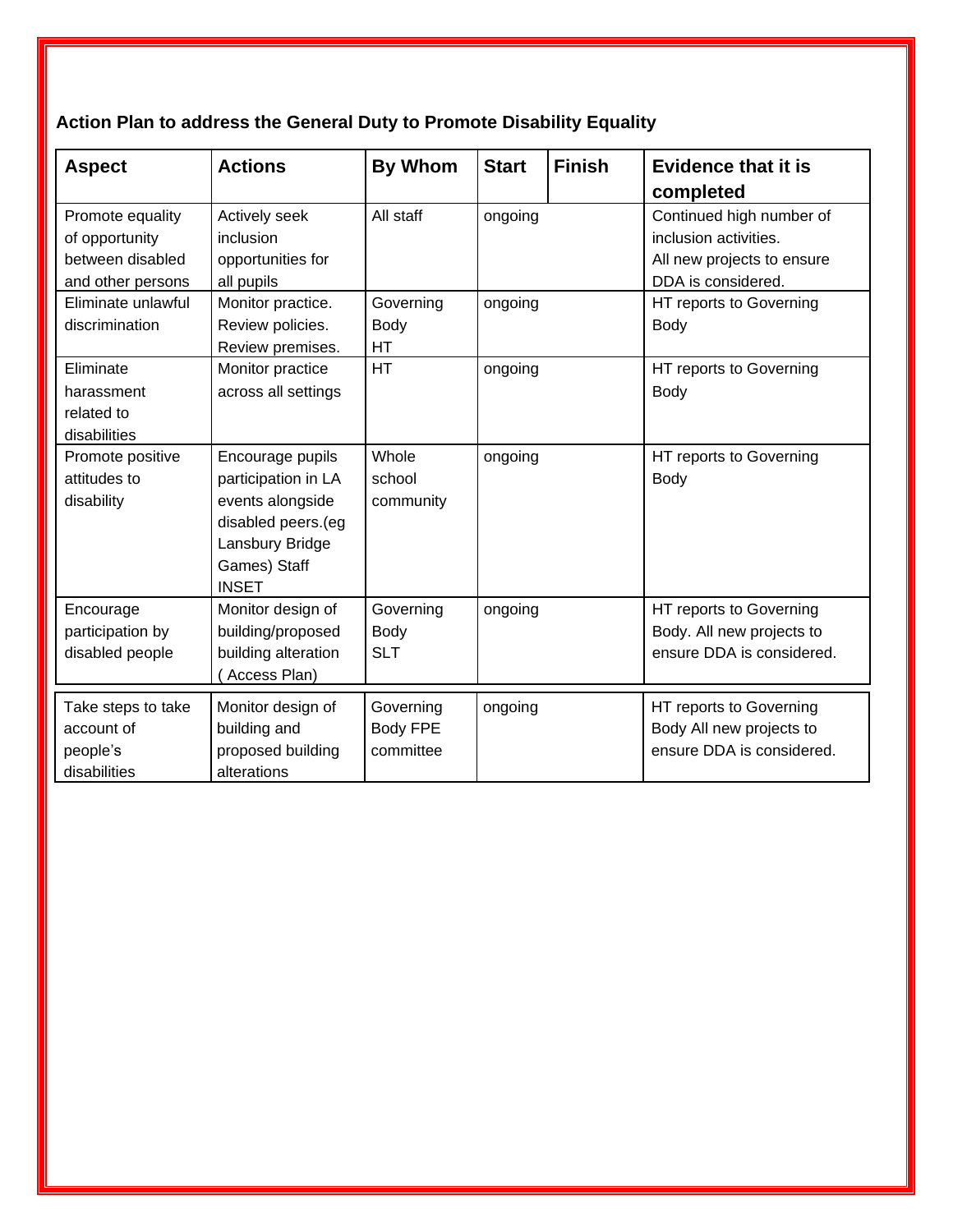| <b>Action Plan to Address the General Duty to Promote Gender Equality</b> |                                                                                                                                |                    |                                                                                           |               |                                                                                                                                                                                       |  |  |  |
|---------------------------------------------------------------------------|--------------------------------------------------------------------------------------------------------------------------------|--------------------|-------------------------------------------------------------------------------------------|---------------|---------------------------------------------------------------------------------------------------------------------------------------------------------------------------------------|--|--|--|
| <b>Aspect</b>                                                             | <b>Actions</b>                                                                                                                 | By Whom            | <b>Start</b>                                                                              | <b>Finish</b> | <b>Evidence that it is</b><br>completed                                                                                                                                               |  |  |  |
| Eliminate<br>unlawful gender<br>discrimination                            | Monitor<br>practice<br>Review policies                                                                                         | Governing<br>Body  | Ongoing                                                                                   |               | Reports to Governing Body - if<br>necessary                                                                                                                                           |  |  |  |
| Promote equality<br>of opportunity<br>between men<br>and women            | Monitor<br>practice with<br>particular<br>reference to<br>recruitment.                                                         | Governing<br>Body  | ongoing                                                                                   |               | <b>Reports to Governing Body</b>                                                                                                                                                      |  |  |  |
| Other actions<br>required                                                 | Promote<br>positive role<br>models in all<br>curriculum<br>planning.<br>Positive<br>language and<br>avoidance of<br>stereotype | Subject<br>Leaders | Monitor<br>curriculum and<br>update with new<br>examples from<br>contemporary<br>figures. |               | Subject leaders indicate that<br>planning reflects the positive role<br>of some significant figures who<br>have overcome a disability and made<br>an impact on society. (Paralympics) |  |  |  |